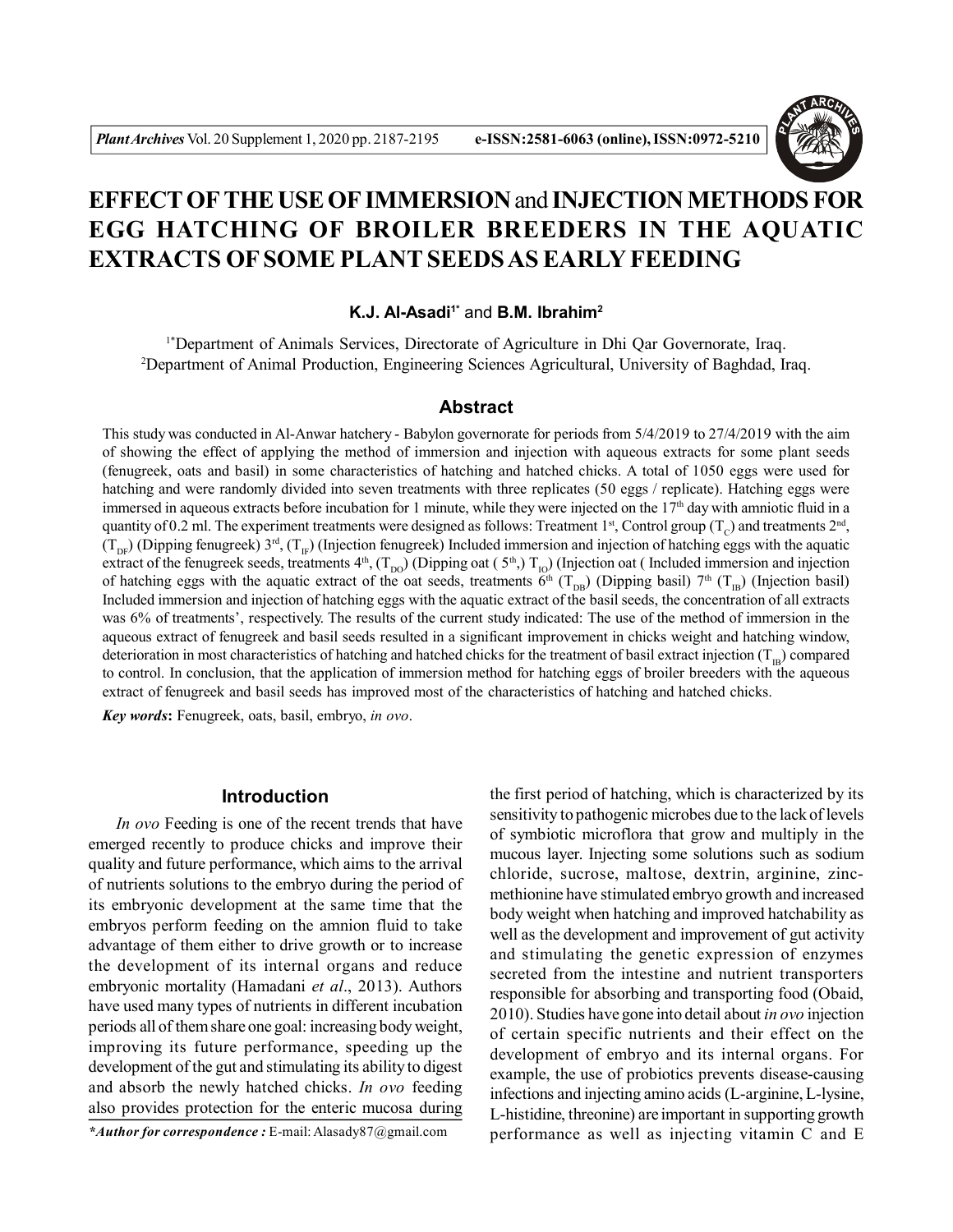improves immunity and that injecting carbohydrates increases glycogen storage, which promotes muscle growth (Peebles, 2018). Likewise, *in ovo* injection of sulfur-containing amino acids (methionine and cysteine) during embryonic development have positive effects on gene expression and antioxidant indicators as well as fat reduction for newly hatched chicks (Elnesr *et al*., 2019). Many plants were characterized by a therapeutic and medicinal character and began to occupy a distinctive position in animal production due to their ability to stimulate the activity and growth of the main organs in the body. Many researchers used different nutrients for the embryo with embryonic ages and different injection sites *in ovo*. However, the use of plant seed extracts containing gum as early feeding for embryo has not been applied and there are no studies on it, with both methods of injection and immersion of hatching eggs. Examples of seeds containing gum are fenugreek seeds. It contains active compounds and gum in the composition, percentage of gum in it is 23%, sugars (galctomanan) as well as proteins, fats, fibers and carbohydrates with an estimated rate of 9.5, 10, 18.5 and 42.3%, respectively. As for their mineral elements and vitamins, they were calcium, phosphorus, potassium and vitamin A, B1, B2 and niacin was 1.3, 0.48, 1.7%, 1040 IU /100 g/ 0.41, 0.36 and 6 mg/100 g, respectively, as well as vitamin B6, saponins and flavonoids and small amounts of sucrose, glucose and fructose (Parthasarathy *et al*., 2008; Raju and Rao, 2009). Use of fenugreek seeds as feed additives to increase the reproductive, physiological and productive performance of birds due to their content of effective active ingredients important for growth and plant hormones Weerasingha, Atapattu, (2013), Beghoul *et al.,* (2017). As for the use of oat, it was widely used in feeding poultry as a source of energy and protein in diets with the aim of increasing growth due to the presence of  $\beta$ -Glucan in its composition and constituting 3-5%, which is a soluble fiber due to its high viscosity (Anttila *et al*., 2004). Also among the seeds of plants used in our study are basil seeds, it contains a gelatinous mass when soaked in water, which is a polysaccharides containing two parts, The first one as glucomannan, has a ratio of glucose to mannos (10:2), second part, it is similar to xylene, with a ratio of 43% and 24-29% respectively, from gum extract (Razavi *et al*., 2009). We did not find the use of these extracts for embryos as nutrients and supportive materials during the embryonic period, so this study aims to show the effect of the immersion and injection methods of the aqueous extract of fenugreek, oat and basil seeds as early feeding for the embryos with the aim of increasing the hatchability and improving the post-hatching characteristics and quality of the hatched chicks.

# **Material** and **Methods**

The study included the procedure of immersion of eggs before its introduction to the incubation machines for some treatments, other treatments which the eggs were injected with the aqueous extracts of fenugreek seeds, oats and basil at day 17 of the incubation to study their effect on the characteristics of hatching and the quality of hatched chicks. Work was carried out in the hatchery of Al-Anwar Poultry Company (Al-Mouradia District - Babylon Governorate) for the period from 5/4/ 2019 to 27/4/2019. A total of 1050 eggs broiler breeders (Ross-308) imported from the production of Al-Tahounah Agricultural Production Company (Jordan) and it was from one field, breeders aged of 34 weeks, The experiment treatments were designed as follows: Treatment T<sub>C</sub>: Control group, treatments T<sub>DF</sub>, T<sub>IF</sub>: Included immersion and injection of hatching eggs with the aquatic extract of the fenugreek seeds, treatments  $T_{\text{no}}$ ,  $T_{\text{o}}$ : Included immersion and injection of hatching eggs with the aquatic extract of the oat seeds, treatments  $T_{\text{DB}}$ ,  $T_{\text{IB}}$ : Included immersion and injection of hatching eggs with the aquatic extract of the basil seeds. The concentration of all extracts was 6% of treatments', respectively. Perforated plastic baskets were used in which eggs were placed for each treatment very carefully in order to avoid any cracking in the shell and then immersed them in a larger plastic container than the baskets in which the prepared liquid is placed and its temperature is  $25^{\circ}$ C. As for the way of injection; It took place at the end  $17<sup>th</sup>$  day in incubators and the injection was performed in the amniotic fluid after the eggs were scanned and at an angle of 45º deviation from the longitudinal axis in the wide part of the egg by using Zhu *et al*., (2019) method, used a 23-gauge insulin syringe with a depth of 25 mm and a dose of 0.2 ml, close shell hole with nail dye. The eggs were weighed pre-incubation and then re-weighed before being transferred to hatching machines. The incubation and hatch time for each treatment was calculated by adding the number of hours from the beginning of the embryonic development (the time of egg acquisition to heat in the hatching machine) until the beginning of the hatching process (5% of the total fertilized eggs). As for the hatching window; According to the number of hours it takes for the chicks to complete the hatching process from the start of piped to the first chick until the exit of the last chick per treatment respectively, according to Tona *et al*., (2005) and Nielsen *et al*., (2010). Hatchability from fertilized eggs was calculated according to the method described by Al-Zjaji and Ibrahim, (1981). After the chicks hatch is complete weighed and calculated its vitality (Geidam *et al*., 2007),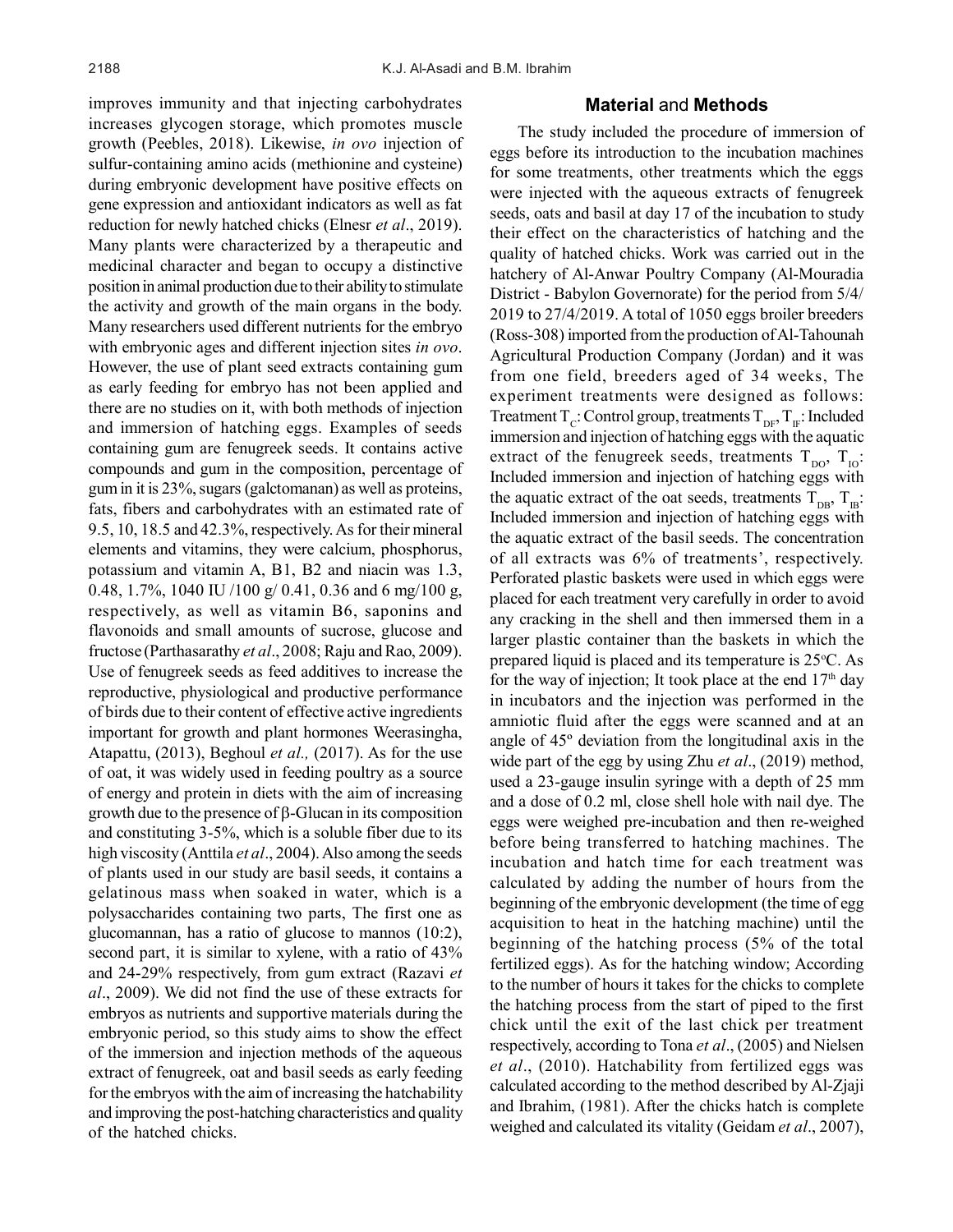chick and shank length (Willemsen *et al*., 2008) and wing length (Osaiyuwu *et al*., 2009). The chicks were distributed for each treatment out of the total hatched chicks from 150 eggs and by 3 replicates per treatment according to the experiment design. Randomly distributed within pens, each pens is  $1.5 \times 2.5$  m (30 birds per repetition). The chicks were breeding on a litter of sawdust (5cm) and spread cardboard paper over it starting from day 1-3 to ensure that the litter was not consumed and that digestion problems occurred for the first days of breeding. Used the continuous lighting program (24 hours / day) from the start of the experiment until the end of the fifth week of the bird's life. The chicks were fed on diets and included two diets: the first was a starter diet (crumble feed containing protein and energy of 22.3% and 3000 kcal) and used from the age of one day until the end of the third week. After that, it was replaced by the finisher diet (growth contains protein, 21.4% energy and 3100 kcal) until the end of the fifth week. Data were analyzed statistically by ANOVA using a completely randomized design (CRD). In case of significance difference, multiple range test was used (Duncn, 1955). Statistical software SAS, 2012 was used to carry out statistical analysis.

#### **Results**

Results in tables 1 and 2, indicate the effect of immersion and injection of hatching eggs in the aqueous extract of fenugreek, oat and basil seeds  $(T_{\text{DF}}, T_{\text{DO}})$  and  $T_{\text{DB}}$ ) on the characteristics of hatching and hatched chicks

**Table 1:** Effect of immersion and injection of hatching eggs with aqueous extracts of fenugreek seeds, oats and basil on initial egg weight, relative water loss weight and hatchability of fertile and total eggs.

| <b>Treatments</b>                            | <b>Initial</b><br>egg     | Egg<br>weight | <b>Relative</b><br>water | <b>Hatchability</b><br>of | <b>Hatchability</b><br>of |
|----------------------------------------------|---------------------------|---------------|--------------------------|---------------------------|---------------------------|
|                                              | weight                    | at day        | loss                     | fertile eggs              | total eggs                |
|                                              | $\left( \text{g} \right)$ | 18(g)         | weight                   | $(\%)$                    | $(\%)$                    |
| $T_c$                                        | 62.91                     | 56.41         | 10.31                    | $94.45$ <sup>a</sup>      | 91.27                     |
| $\bar{\mathrm{T}}_{\underline{\mathrm{DF}}}$ | 63.14                     | 56.02         | 11.25                    | 97.26a                    | 94.73                     |
| $T_{\rm ff}$                                 | 62.65                     | 56.08         | 10.45                    | 91.74a                    | 89.90                     |
| $\bar{T}$ <sub>DO</sub>                      | 62.82                     | 55.71         | 11.31                    | 94.44 <sup>a</sup>        | 92.53                     |
| $\dot{T}_{\text{LO}}$                        | 61.70                     | 55.33         | 11.28                    | 93.04 <sup>a</sup>        | 90.50                     |
| $\bar{\mathrm{T}}_{\underline{\mathrm{DB}}}$ | 62.44                     | 55.41         | 11.02                    | 94.50 <sup>a</sup>        | 93.20                     |
| $T_{IB}$                                     | 62.45                     | 56.20         | 10.00                    | 76.30 <sup>b</sup>        | 72.73                     |
| <b>SEM</b>                                   | 0.552                     | 0.400         | 0.781                    | 1.411                     | 1.642                     |
| $P$ -value                                   | 0.7300                    | 0.9791        | 0.8677                   | 0.0005                    | 0.0001                    |

Experimental treatments:  $T_c$ : control treatment,  $T_{DF}$ ,  $T_F$ : treatments of immersion and injection of hatching eggs with aqueous extract of fenugreek seeds,  $T_{DO}$ ,  $T_{IO}$ : treatments of immersion and injection of hatching eggs with aqueous extract of oats,  $T_{DB}$ ,  $T_{IB}$ : treatments of immersion and injection of hatching eggs with aqueous extract of basil seeds. a,b,c Means in the same column bearing different superscripts differ significantly  $(P<0.05)$  or  $(0.01)$ . SEM = Standard error of means.

of broilers, table 1, shows that there was no significant effect on the characteristic of initial egg weight, egg weigh at day 18 between injection, immersion and control treatments, while a significant decrease  $(P<0.01)$ occurred in hatchability from fertilized and total eggs for an basil injection treatment  $(T_{\text{IR}})$  compared to the control treatment. While there were no significant differences between the treatments of immersion, other injections and control treatment in these two characteristics. The decrease in hatchability was 18.15 and 18.54% for the treatment of aquatic extract of basil seeds  $(T_{IB})$ compared to the control treatment, respectively. Also, the Hatchability from fertilized eggs in the treatment of immersion with aqueous extract of fenugreek seeds  $(T_{DE})$ has achieved the highest values between experimental treatments and increased arithmetical compared with the control treatment.

Table 2 shows a significant increase  $(P<0.01)$  at incubation and hatch time for all immersion treatments and fenugreek and basil injection  $(T_{IF}$  and  $T_{IB}$ ) compared to the control treatment, while no significant difference was shown between the oat injection treatment  $(T_{10})$  and the control treatment for above-mentioned characteristic and the number was Incubation and hatching hours 470.0, 473.0, 473.0, 474.0, 469.0, 474.0 and 498.0 hours for treatments  $T_c$ ,  $T_{DF}$ ,  $T_F$ ,  $T_{DO}$ ,  $T_{IO}$ ,  $T_{DB}$  and  $T_B$  respectively. As the results indicated in the above table, the use of the immersion and injection method for hatching eggs with the aqueous extract of fenugreek seeds and immersion with oat and basil extract have achieved the best means

> for the hatching window quality. All immersion and injection treatments except treatment of oat and basil aquatic extract  $(T_{IO}$  and  $T_{IB}$ ) achieved a significant decrease  $(P<0.01)$  in the general means of the hatching window characteristic when compared to control. The number of hatching window hours was significantly higher compared to control. Whereas, there was no significant difference in this characteristic between treatment of oat aqueous extract  $(T_{10})$  and control treatment. Fenugreek and basil immersion treatments ( $T_{DE}$  and  $T_{DE}$ ) and oat injection treatment  $(T_{\text{IO}})$  topped the best results with the highest average values between experimental treatments in the chick weight and chick weight/ egg weight. Fenugreek and basil immersion treatments ( $T_{\text{DE}}$  and  $T_{\text{DB}}$ ) and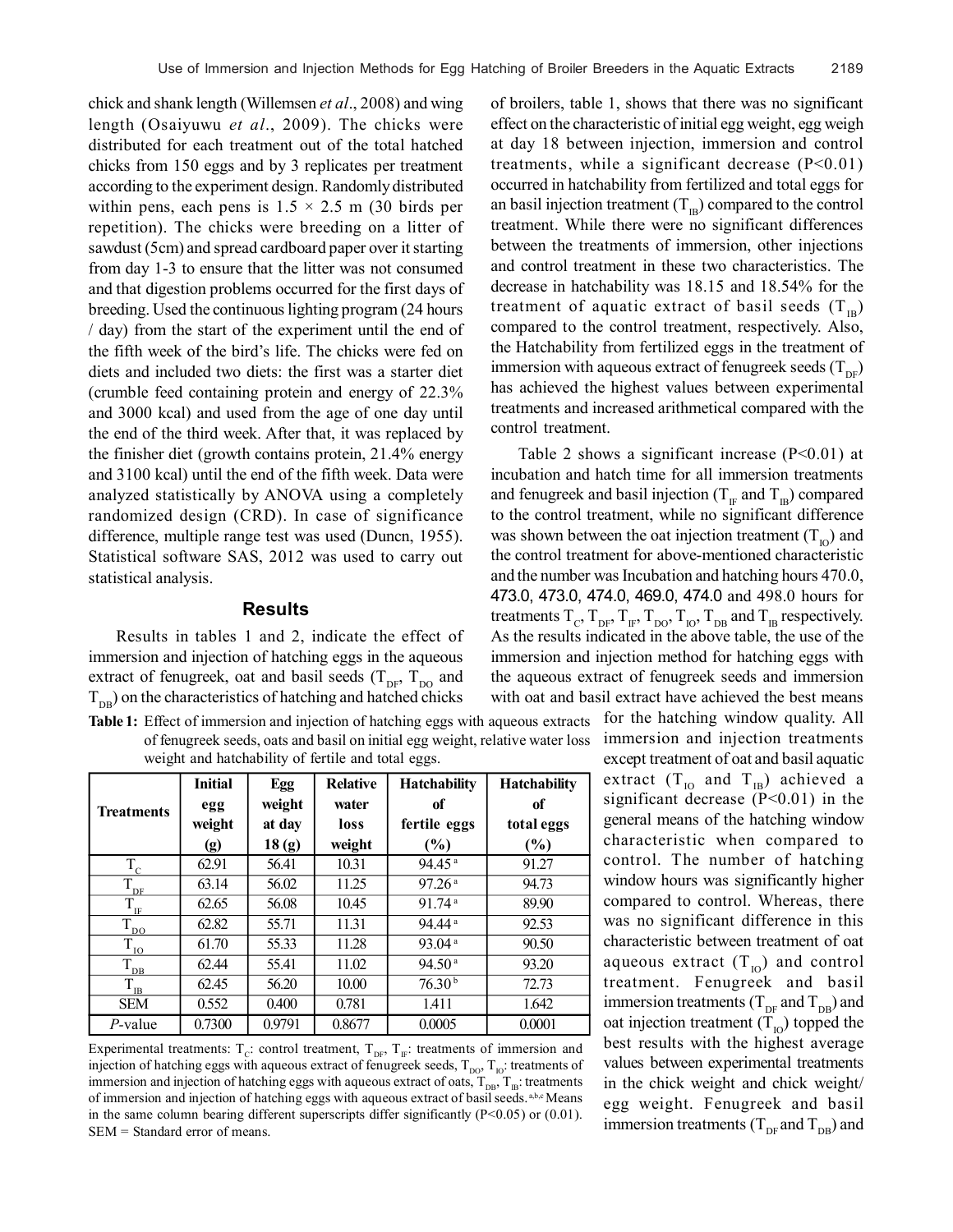**Table 2:** Effect of immersion and injection of hatching eggs with aqueous extracts of fenugreek seeds, oats and basil on hatching time, hatching window, chick weight and chick weight / egg weight.

|                         | <b>Hatching</b>    | <b>Hatching</b>    | <b>Chick</b>                 | <b>Chick</b>         |
|-------------------------|--------------------|--------------------|------------------------------|----------------------|
| <b>Treatments</b>       | time               | window             | weight                       | weight/              |
|                         | (h)                | (h)                | $\left( \text{g} \right)$    | <b>Egg weight</b>    |
| $T_c$                   | 470.0 <sup>c</sup> | 25.00 <sup>b</sup> | $42.76 \text{ }^{\text{cd}}$ | 67.96 cd             |
| $T_{DE}$                | 473.0 <sup>b</sup> | 20.00c             | 45.22 <sup>b</sup>           | 71.68 <sup>b</sup>   |
| $T_{\text{IF}}$         | 473.0 <sup>b</sup> | 21.00 <sup>c</sup> | 43.62 <sup>a</sup>           | $69.64$ <sup>a</sup> |
| $\tilde{T}_{\text{DO}}$ | 474.0 <sup>b</sup> | 20.00c             | 44.34 <sup>a</sup>           | 70.58 <sup>a</sup>   |
| $T_{\underline{I0}}$    | 469.0°             | 26.00 <sup>b</sup> | 44.65 $^{\rm b}$             | $71.59^{b}$          |
| $\bar{T}_{_{\rm{DB}}}$  | 474.0 <sup>b</sup> | 17.00 <sup>d</sup> | 47.79 <sup>a</sup>           | 75.61 <sup>a</sup>   |
| $T_{\text{IB}}$         | 498.0 <sup>a</sup> | $29.00^{\text{a}}$ | 41.67 <sup>d</sup>           | $66.71$ <sup>d</sup> |
| <b>SEM</b>              | 0.570              | 0.570              | 0.477                        | 0.795                |
| P-value                 | 0.0001             | 0.0001             | 0.0001                       | 0.0002               |

Experimental treatments:  $T_c$ : control treatment,  $T_{DF}$ ,  $T_F$ : treatments of immersion and injection of hatching eggs with aqueous extract of fenugreek seeds,  $T_{\text{DO}}$ ,  $T_{\text{IO}}$ : treatments of immersion and injection of hatching eggs with aqueous extract of oats,  $T_{DB}$ ,  $T_B$ : treatments of immersion and injection of hatching eggs with aqueous extract of basil seeds. a,b,C Means in the same column bearing different superscripts differ significantly (P<0.05) or (0.01). SEM = Standard error of means.

oat injection treatment  $(T_{10})$  topped the best results with the highest average values between experimental treatments in the chick weight and chick weight/egg weight, as they all significantly  $(P<0.01)$  compared to the control treatment, where the basil immersion treatment  $(T_{DB})$  recorded the highest values between the treatments and the chick weight for this treatment was 47.97 g while it was 42.76 g for control treatment, It was followed by an increase in the field of immersion with fenugreek extract ( $T_{\text{DF}}$ ), which had a general average of 45.22 g. While there were no significant differences between the treatments of fenugreek, basil and oat immersion  $(T_{IF},$  $T_{IB}$  and  $T_{DO}$ ) and control treatment in these two characteristics.

Table 3, shows the effect of immersion and injection of hatching eggs with aqueous extracts of fenugreek, oat and basil seeds in the characteristics of the hatched chicks, as we note a significant decrease  $(P<0.01)$  in agility of the hatched chicks for the treatment of injection with the aqueous extract of basil seeds  $(T_{\text{IB}})$  compared to the control treatment, while no significant differences were observed between the other treatments of immersion and injection with control treatment. As for length of the chick, the basil immersion treatment  $(T_{DB})$  was unique by having the highest average values for experimental treatments, it was significantly different (P<0.01) compared to control and basil injection  $(T_B)$  treatments, as well as significant differences between control treatment and basil injection treatment. Whereas, no significant difference appeared between control treatment and immersion and injection treatments of fenugreek and oat extract  $(T_{DF}, T_{IF}$  and  $T_{10}$ ). The results from the same table indicate a significant effect (P<0.05) on the shank length, Where the treatments of immersion oat and basil and oat injection were superior to the control treatments and basil injection and no significant effect was observed between the control and fenugreek immersion treatment and fenugreek and basil injection. Whereas, no significant difference appeared between control treatment and immersion and injection treatments of fenugreek and oat extract  $(T_{DE}, T_{IF}$  and  $T_{ID}$ ).

As for the characteristic tarsometatarsus diameter; Basil injection treatment  $(T_{\text{IR}})$  showed the lowest values for general means and decreased significantly ( $P<0.05$ ) compared to the parameters for fenugreek, oat, basil immersion, fenugreek and oat injection  $(T_{DF}, T_{DO}, T_{DB}, T_{IF}, T_{IO})$  and that these treatments did not show significant differences with the control treatment. The above table did not indicate any significant differences between control treatment and immersion and injection treatments in the wing length characteristic.

> Table 4, indicates the effect of immersion and injection of hatching eggs with aqueous extracts of fenugreek, oat and basil seeds on the characteristic of embryonic mortality, the absence of significant differences between treatment of control and treatments of

| <b>Table 3:</b> Effect of immersion and injection of hatching eggs with aqueous extracts |
|------------------------------------------------------------------------------------------|
| of fenugreek seeds, oats and basil on vitality, chick length, shank length,              |
| Tarsometatarsus Diameter and wing length.                                                |
|                                                                                          |

| <b>Treatments Vitality</b>            |                   | <b>Chick</b>          | <b>Shank</b>       | <b>Tarsometatarsus</b> | Wing        |
|---------------------------------------|-------------------|-----------------------|--------------------|------------------------|-------------|
|                                       | (sec)             | length (cm)           | length (cm)        | diameter (mm)          | length (cm) |
| $T_{\rm c}$                           | 4.80 <sup>a</sup> | 17.12 <sup>b</sup>    | 2.81 <sup>bc</sup> | $3.32^{ab}$            | 3.40        |
| $\vec{T}_{\rm DE}$                    | 4.80 <sup>a</sup> | $17.50\,\text{ab}$    | $2.91$ ab          | 4.46 <sup>a</sup>      | 3.35        |
| $T_{\rm IF}$                          | 4.73 <sup>a</sup> | $17.34$ ab            | $2.90^{ab}$        | 3.45 <sup>a</sup>      | 3.39        |
| T<br>D <sub>O</sub>                   | 3.96 <sup>a</sup> | $17.42$ ab            | 2.93 <sup>a</sup>  | 3.45 <sup>a</sup>      | 3.52        |
| $T_{\underline{IO}}$                  | 4.66 <sup>a</sup> | $17.34$ <sup>ab</sup> | 2.93 <sup>a</sup>  | 3.45 <sup>a</sup>      | 3.54        |
| $\overline{T}_{\overline{\text{DB}}}$ | 4.53 <sup>a</sup> | 17.74 <sup>a</sup>    | 2.94 <sup>a</sup>  | 3.49 <sup>a</sup>      | 3.34        |
| $T_{\underline{\mathbf{B}}}$          | 8.73 <sup>b</sup> | 16.68 <sup>c</sup>    | 2.78 <sup>c</sup>  | 3.18 <sup>b</sup>      | 3.49        |
| <b>SEM</b>                            | 0.557             | 0.115                 | 0.234              | 0.057                  | 0.075       |
| P-value                               | 0.0066            | 0.0020                | 0.0228             | 0.0500                 | 0.4815      |

Experimental treatments:  $T_c$ : control treatment,  $T_{DF}$ ,  $T_F$ : treatments of immersion and injection of hatching eggs with aqueous extract of fenugreek seeds,  $T_{DO}$ ,  $T_{IO}$ : treatments of immersion and injection of hatching eggs with aqueous extract of oats,  $T_{\text{DB}}$ ,  $T_{\text{IB}}$ : treatments of immersion and injection of hatching eggs with aqueous extract of basil seeds. a,b,c Means in the same column bearing different superscripts differ significantly  $(P<0.05)$  or  $(0.01)$ . SEM = Standard error of means.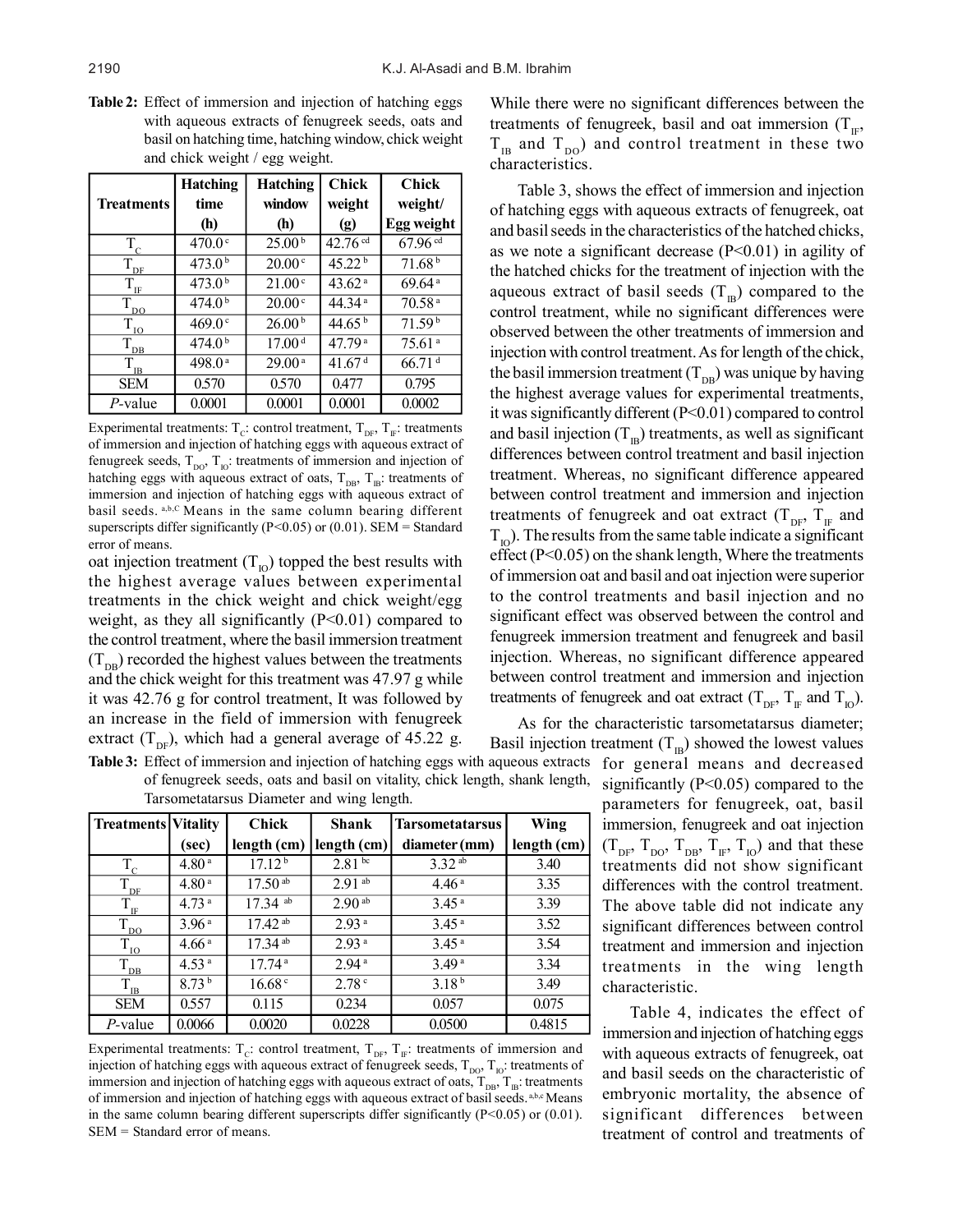|                             |                 | <b>Embryonic mortality (%)</b> |                    |                      | <b>Total</b>       |
|-----------------------------|-----------------|--------------------------------|--------------------|----------------------|--------------------|
| <b>Treatments</b>           | Early           | <b>Middle</b>                  | <b>Late Days</b>   | eggs                 | embryonic          |
|                             | <b>Days 0-7</b> | <b>Days 8-14</b>               | 15 to hatch        | (%)                  | mortality $(\% )$  |
| $T_c$                       | 1.51            | 0.00                           | 2.79 <sup>b</sup>  | $0.61$ <sup>ab</sup> | 4.16 <sup>b</sup>  |
| $T_{\underline{DF}}$        | 1.38            | 0.00                           | 0.68 <sup>b</sup>  | 0.00 <sup>b</sup>    | 2.06 <sup>b</sup>  |
| $T_{\text{IF}}$             | 2.06            | 1.38                           | 3.39 <sup>b</sup>  | $0.68$ <sup>ab</sup> | 6.85 <sup>b</sup>  |
| $T_{\underline{DO}}$        | 2.06            | 1.98                           | 1.51 <sup>b</sup>  | 0.00 <sup>b</sup>    | 5.54 <sup>b</sup>  |
| $T_{\underline{\text{IO}}}$ | 2.87            | 1.32                           | 0.77 <sup>b</sup>  | $1.93$ <sup>ab</sup> | 4.96 <sup>b</sup>  |
| $T_{\underline{DB}}$        | 2.11            | 0.68                           | 0.75 <sup>b</sup>  | $1.45$ <sup>ab</sup> | 3.55 <sup>b</sup>  |
| $T_{\text{IB}}$             | 2.16            | 1.46                           | 11.59 <sup>a</sup> | 2.88 <sup>a</sup>    | 15.21 <sup>a</sup> |
| <b>SEM</b>                  | 0.705           | 0.491                          | 1.272              | 0.567                | 1.458              |
| P-value                     | 0.8984          | 0.2626                         | 0.0038             | 0.0854               | 0.0039             |

Table 4: Effect of immersion and injection of hatching eggs with aqueous extracts hatchability. Hajati et al., (2014) studied of fenugreek seeds, oats and basil on embryonic mortality, Pipped eggs and total embryonic mortality.

Experimental treatments:  $T_c$ : control treatment,  $T_{DF}$ ,  $T_F$ : treatments of immersion and injection of hatching eggs with aqueous extract of fenugreek seeds,  $T_{DO}$ ,  $T_{IO}$ : treatments of immersion and injection of hatching eggs with aqueous extract of oats,  $T_{DB}$ ,  $T_{IB}$ : treatments of immersion and injection of hatching eggs with aqueous extract of basil seeds. a,b,c Means in the same column bearing different superscripts differ significantly  $(P<0.05)$  or  $(0.01)$ . SEM = Standard error of means.

immersion and injection in the characteristic of embryonic mortality in the early and middle period of incubation. While it was found that there was a significant increase  $(P<0.01)$  in the general means of mortality in the late stage and total embryonic mortality for the treatment of basil injection compared to the control treatment and other immersion and injection treatments, as it reached 8.80 and 11.05% for the characteristics the mentioned treatment is compared to control. As for the characteristics of piped eggs, no significant differences were observed between treatment of control and treatments of immersion and injection of aqueous extracts of fenugreek, oat and basil seeds. Whereas, there was a significant increase  $(P<0.05)$ in the treatment of basil extract  $(T_{\text{IB}})$  injection compared to the two treatments of fenugreek and oat extract  $(T_{DF}$ and  $T_{\text{no}}$ ). As for live piped chick percentage, no significant differences were observed between treatment of control, immersion and injection with aqueous extracts of fenugreek, oat and basil seeds.

#### **Discussion**

Many authors have endeavored to raise the means of hatchability with the aim of increasing profits and reducing the embryonic mortality of commercial hatchery owners, they used materials and elements to *in ovo* during embryonic development, of them, they have achieved the desired goal and some of them have failed. Where Lahav *et al*., (2012) tested the efficacy of 44 substances, including polymers, polysaccharides, oils, proteins, plants gum, natural resins, carbon compounds and natural tree sap, where immersion was applied to eggs hatching broiler with the aim of increasing injecting 4.5 mg of grape seed extract on day 18 of the incubation and obtained significant results for increasing hatchability, In the same context, Shahein and Sedeek, (2014), when spraying the hatching eggs for Gimmizah chicken with Propolis, reached a level of 7 and 14% that raised the percentage of hatchability from fertilized eggs: 85.62% for the control treatment to 96.58 and 95.76% for the mentioned levels, respectively. As for Nanle *et al*., (2017), it achieved distinctive results when it studied the effect of injecting hatching eggs with *Moringa oleifera* leaf extract and concluded that the treatment was 0.5 µg with the highest incidence of hatchability compared to other treatments. As for our current study; We have demonstrated

that some plant seed extracts (immersion fenugreek seeds) have increased hatchability arithmetical and are due to the fact that their aqueous extract contains a high percentage of linolenic acid, which about 49-75% of the oil content in the seeds of 15.9% (Mathews *et al*., 1993; Nour *et al*., 2009), this was confirmed by Amen, (2016) to improve hatchability 86.31 to 90.14% when injected *in ovo*. Or perhaps it is because its aqueous extract contains a wide spectrum of amino acids that have been shown to be effective in raising hatchability (Bhanja *et al*., 2014; Kita *et al*., 2015). We have emerged some extracts (the injection of basil seeds) that when delivered to the embryo, problems occur during embryonic development, which may continue to affect future performance. As the arrival of the aqueous extract of basil seeds to embryo by injection method reduced the hatchability by 18.15 and 18.54% for fertilized and total eggs respectively when compared to the control treatment. The reason for the significant decrease is that basil seeds contain saponins such as apigenin (Charles, 2013). That have been shown to be able to analyze red blood cells (Hemolysis), or that they affect increased permeability of membranes (Abdul Jalil, 2014), Consequently, their presence with the nutritional content of the egg causes a disruption of the overall biological system of embryo growth. Or as a result of the basil seed extract contains some of the compounds (Eugenol, Ursolic acid and Carvacrol) that appear to prevent cell growth *in vitro* and induce them to apoptosis, explained by Shah *et al*., (2015) When they found in their study that the alcoholic injection of basil leaves into hatching eggs at exactly 24, 48 and 72 hours after the sixth day of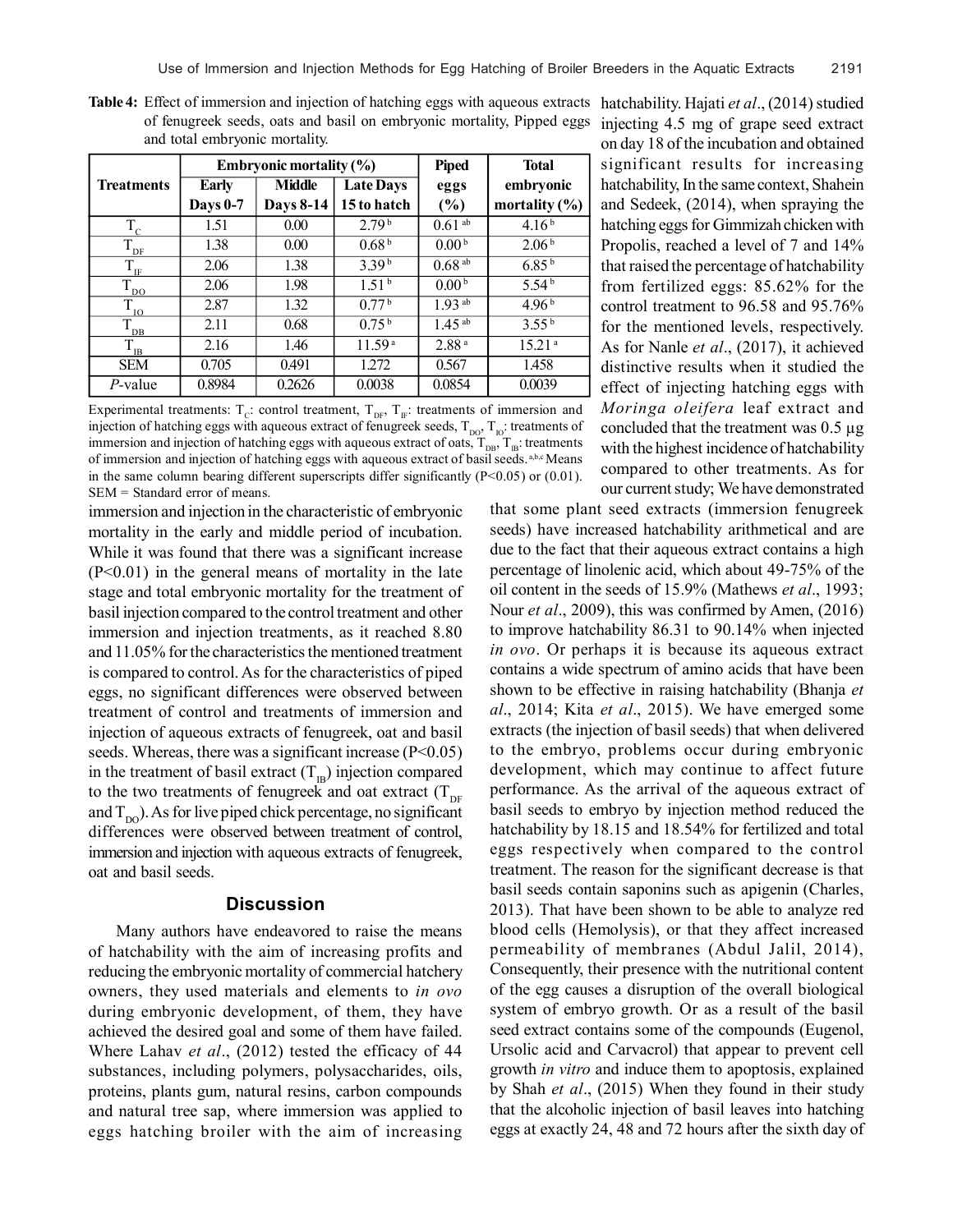embryonic development of chicken, a negative effect on embryo growth appeared, the number of blood vessels decreased significantly and the area of the chorioallantoic membrane (CAM) decreased. This is an explanation that may lead us to the reason why the above attribute is low in the results of our study. However, when the same substance is present on the shell by immersion in the eggs, it is possible to remove the bad effect of these compounds present in the basil seeds that may be believed to be completed by the filtering of the shell membranes when used by the embryo in conjunction with the calcification process, which occurs and is complete at day 13 of embryo development. (Al-Zajaji and Ibrahim, 1981).

It is a note of the adjective time of incubation and hatching; The reason for the increase in the number of hours and the delay in hatching time in some immersion treatments may be the formation of a layer of gums on the egg shell before it is inserted into the incubation machines, as it leads to a delay in the time of acquiring heat *in ovo* contents, which were inconsistent with the findings of Fouad, Abdel-Hafez, (2017), Fouad *et al*., (2019, 2018) when they sprayed quail hatching eggs with live yeast, garlic oil and sprinkled Dandarawi chicken hatching eggs with vinegar, which reduced the number of hours of incubation and hatching significantly, while the increase in the number of incubation and hatching hours in some injection treatments may be due to the delay at the time of injection when the eggs are released outside the incubator on day  $17<sup>th</sup>$  of embryonic development, these results were consistent with what was found by Mohammed *et al*., (2011) who indicated when the eggs in the incubator were cooled to a degree The temperature of 24ºC and for 6 hours a day 16 days of incubation led to an increase in the number of hours of incubation and hatching about 8.45 hours, hatching time is a very important sign of hatcheries, to avoid chicks stay longer and expose it to dehydration.

The effect of applying immersion and injection methods on plant seed extracts was evident in the characteristic of the hatching window. The reason for the decrease in the number of hatching window hours in most treatments of immersion and injection may be due to an increase in the activity and vitality of the chicks, which are the result of an increase in the accumulation of liver glycogen stores in the last period of hatching which gives the chick an energy that enables him to make the hatching process faster which was mentioned by Moran, (2007) and Obaid, (2010). The seeds used contain the essential amino acids that form glycogen by creating glucose through the gluconeogenesis process, the fact that oxygen is limited during the last quarter of incubation period and promote embryo growth and reduce the duration of hatching (Bhanja and Mandal, 2005; Gao *et al*., 2017). Or due to the seeds used (fenugreek seeds) contain glucose-containing compounds such as  $G-C6-\alpha$ galactosyl 3-Sucrose 6 and digalactosyl myo-inositol (Leela and Shafeekh, 2008), that helps in the hatching process and this is a possible explanation for the low number of hatching window hours. Immersion and some injection treatments resulted in an increase weight of chicks and the ratio of the chicks weight to egg weight, this increase may be due to the aqueous extract of the seeds used to contain polysaccharides that increase accumulation of glycogen in the liver and muscles before hatching (Kornasio *et al*, 2011), or to stimulate the evolution and division of satellite cells. Moore *et al*., (2005) explained that cell activity begins before hatching and reaches its highest rate shortly after hatching and then begins to decrease gradually after seven days. Or perhaps it is due to the maintenance of protein in the pectoral muscles during hatching. Our study agreed with El-Hanoun and Mossad, (2008), who concluded that baking duck eggs with paraffin wax on day 14 of the incubation raised the weight of the resulting ducklings from 45.4 to 50.7 g. And with Salmanzadeh *et al*., (2012) who worked to arrival glucose and magnesium *in ovo* -white area and on the 17 day of incubation and obtained a significant increase in the weight of the hatched chicks. And with Fouad and Abdel-Hafez, (2017) who used the spray method to deliver live yeast on quail eggs. And with Fouad *et al*., (2019) when using vinegar spray on eggs with a concentration of 2.5%, the weight of the chicks increased by 2.5 g compared to the control. It was inconsistent with Bhanja *et al*., (2008) who observed that there was no significant effect on the weight of the incubated chicks when injected with carbohydrates. We did not find any studies that support this study of the effect of immersion or injection of hatching eggs with plant extracts containing gums (fenugreek, oats and basil seed) in embryonic growth, hatching characteristics and weight of chicks hatched.

 The injection of aqueous extract of basil seeds reduced the vitality hatched chicks as a result of an increase in the incubation and hatching period and the number of hours needed to complete the hatching process, which reached 29 hours and exhausted the energy spent on this process and thus negatively affected its vitality and exit, weak and exhausted. Or, the reason may be due to a decrease in the level of energy available in the body after hatching due to an optimal decrease in the use of yolk, which is reflected in its activity and vitality. Among the reasons that led to an increase in chick length, length and shank diameter in some immersion and injections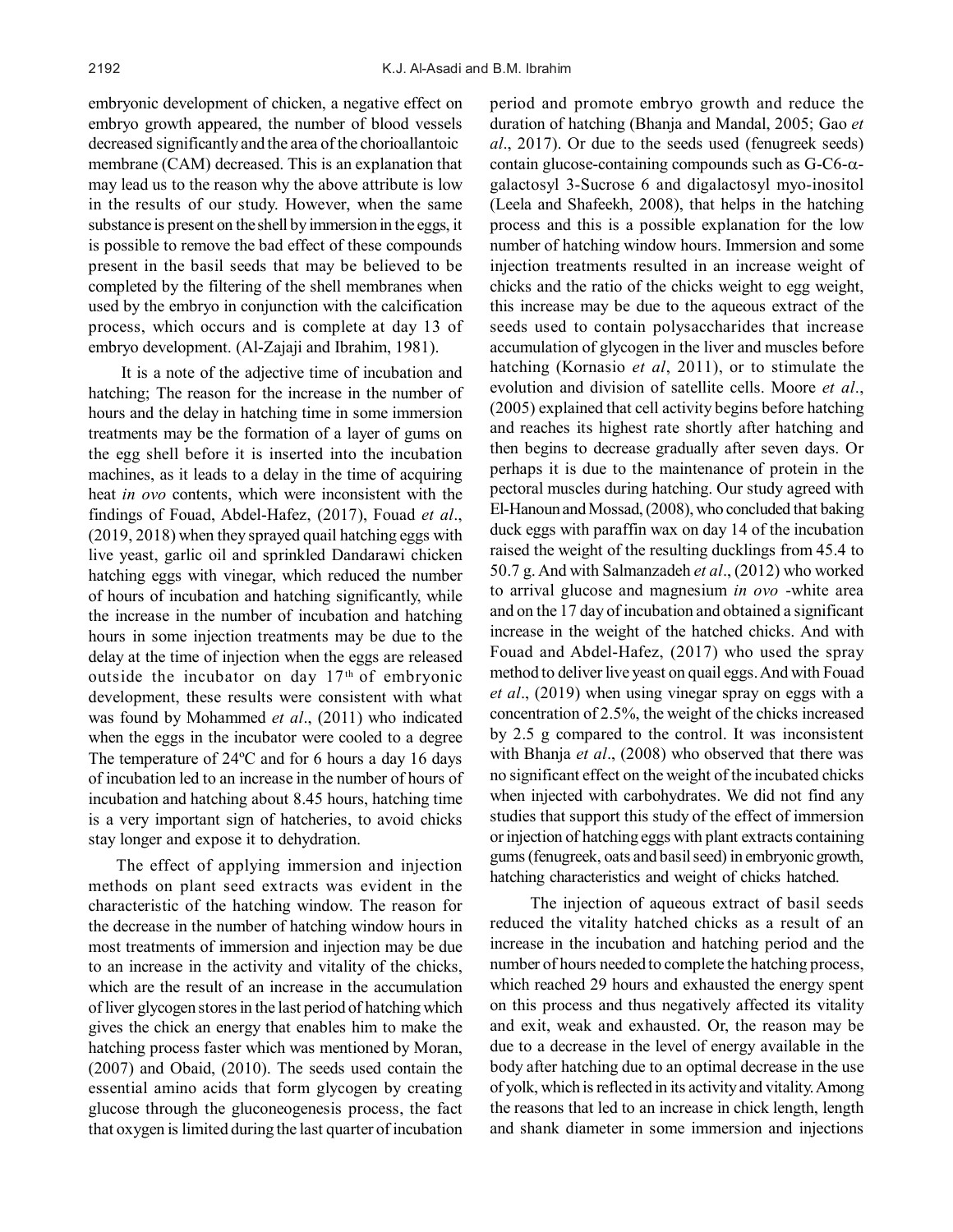treatments are the increase in the formation of nutrients during the period of embryonic development and benefit from them that are carried in the aqueous extract containing the gums. Where studies indicated a direct relationship between the chick's length and productive performance (Willemsen *et al*., 2008; Michalczuk *et al*., 2011). The chick length as an indication is better than chick weight to predict future performance due to the presence of the remaining non-absorbed yolk that is calculated with chick weight (Mukhtar *et al*., 2013) on the one hand and between leg length and productive performance on the other hand (Wolanski *et al*., 2006). Patbandha *et al*., (2017) concluded that each centimeter of chick length gives a future weight gain of 113 - 214g at day 43 of the breeding. These results were consistent with what Fouad and Abdel-Hafez, (2017) observed when spraying quail hatching eggs with live yeast had significantly increased chick length from 9.23 to 10.03 cm. The reason for shank length may be due to the fenugreek and basil seeds containing a high amount of calcium and magnesium (Muhammad and Abdel-Elah, 2009), it was confirmed by the results obtained by Ghobadi and Hemati Matin, (2015), who concluded that injecting different levels of calcium enabled them to accelerate the growth, maturity and development of bone cells.

The application of immersion and injection did not affect embryonic mortality. While the arrival of the fenugreek and basil seed extract method by immersion reduced a total embryonic mortality, which may be due to their aqueous extract containing polysaccharides that give the embryo ability to cause hatching process, which appeared and was reflected in the decrease in the number of hours needed to complete the hatching process (hatching window), except for the treatment of aqueous extract of basil seeds, Which may be due to its effect on the analysis of erythrocytes or affect the permeability of membranes and gas exchange, which causes a problems in the general biological system, which has been evident by the high percentage of piped eggs (Abdul Jalil, 2014) and it may also be due to not using the remaining highly efficient yolk, which is the only direct available source of energy (Lambson, 1970). Thus, it may cause low energy sources and an inability to hatch. Shah *et al*., (2015) confirmed it to chicken embryos and Gamallo *et al.,* (2016) confirmed it to duck embryos.

## **Conclusions**

In this research work, the application of the immersion method for hatching eggs with the aqueous extract of fenugreek and basil seeds has improved most of the characteristics of hatching and hatched chicks for broilers.

## **References**

- Abdel Jalil, S. A-A M. (2014). Plant natural products. Alexandria University. First edition. Garden of Knowledge Library - Egypt.
- Al-Zajaji, R.J and I.K. Ibrahim (1982). Hatching and hatchery management. Ministry of Education and Scientific Research. Directorate of Dar Al-Kitab for Printing and Publishing - University of Mosul. First edition.
- Amen, M.H.M. (2016). *In ovo* feeding of omega-3 fatty acids improved production traits, haematological parameters and immune response in broiler. *Res. Opin. Anim. Vet. Sci*., **6(1):** 1-6.
- Anttila, H., T. Sontag-Strohm and H. Salovaara (2004). Viscosity of beta-glucan in oat products. *Agric. Food. Sci*., **13:** 80-87.
- Beghoul, S., M.C. Abdeldjelil, H. Benazzouz, A. Messai, B. Chouah and A. Mansour (2017). Fenugreek (*Trigonella foenum-graecum*): An alternative antistress in broiler chickens in Algeria. *Der Pharmacia Lettre*., **9(1):** 64-69.
- Bhanja, S.K and A.B. Mandal (2005). Effect of *in ovo* injection of critical amino acids on pre and post-hatch growth, immunocompetence and development of digestive organs in broiler chickens. *Asian Aust. J. Anim. Sci*., **18(4):** 524-531.
- Bhanja, S.K., A.B. Mandal, S.K. Agarwal and S. Majumdar (2008). Effect of *in ovo* glucose injection on the post hatchgrowth, digestive organ development and blood biochemical profiles in broiler chickens. *Indian J. Anim*. *Sci.*, **78:** 869-872.
- Bhanja, S.K., M. Sudhagar, A. Goel, N. Pandey, M. Mehra, S.K. Agarwal and A. Mandal (2014). Differential expression of growth and immunity related genes influenced by *in ovo* supplementation of amino acids in broiler chickens. *Czech J. Anim. Sci*., **59(9):** 399-408.
- Charles, D.J. (2013). Antioxidant properties of spices, herbs and other sources. chapter 11 basil. 173-179. Springer New York Heidelberg Dordrecht London.
- Duncan, D.B. (1955). Multiple range and multiple test. *Biometrisc*., **11:** 1-42.
- El-Hanoun, A.M and N.A. Mossad (2008). Hatchability improvement of Peking duck eggs by controlling water evaporation rate from the egg shell. *Egypt Poult. Sci*., **28(2):** 767-784.
- Elnesr, S.S., H.A.M. Elwan, Q.Q. Xu, C. Xie, X.Y. Dong and X. T. Zou (2019). Effects of *in ovo* injection of sulfur containing amino acids on heat shock protein 70, Corticosterone hormone, antioxidant indices and lipid profile of newly hatched broiler chicks exposed to heat stress during incubation. *Poult. Sci*., 609-615.
- Fouad, W. and M.S. Abdel-Hafez (2017). Effect of spraying hatching eggs of Japanese quail by live yeast on physiological changes in the embryonic development, hatchability and total bacterial count. *Egypt. Poult. Sci*., **37(3):** 1303-1321.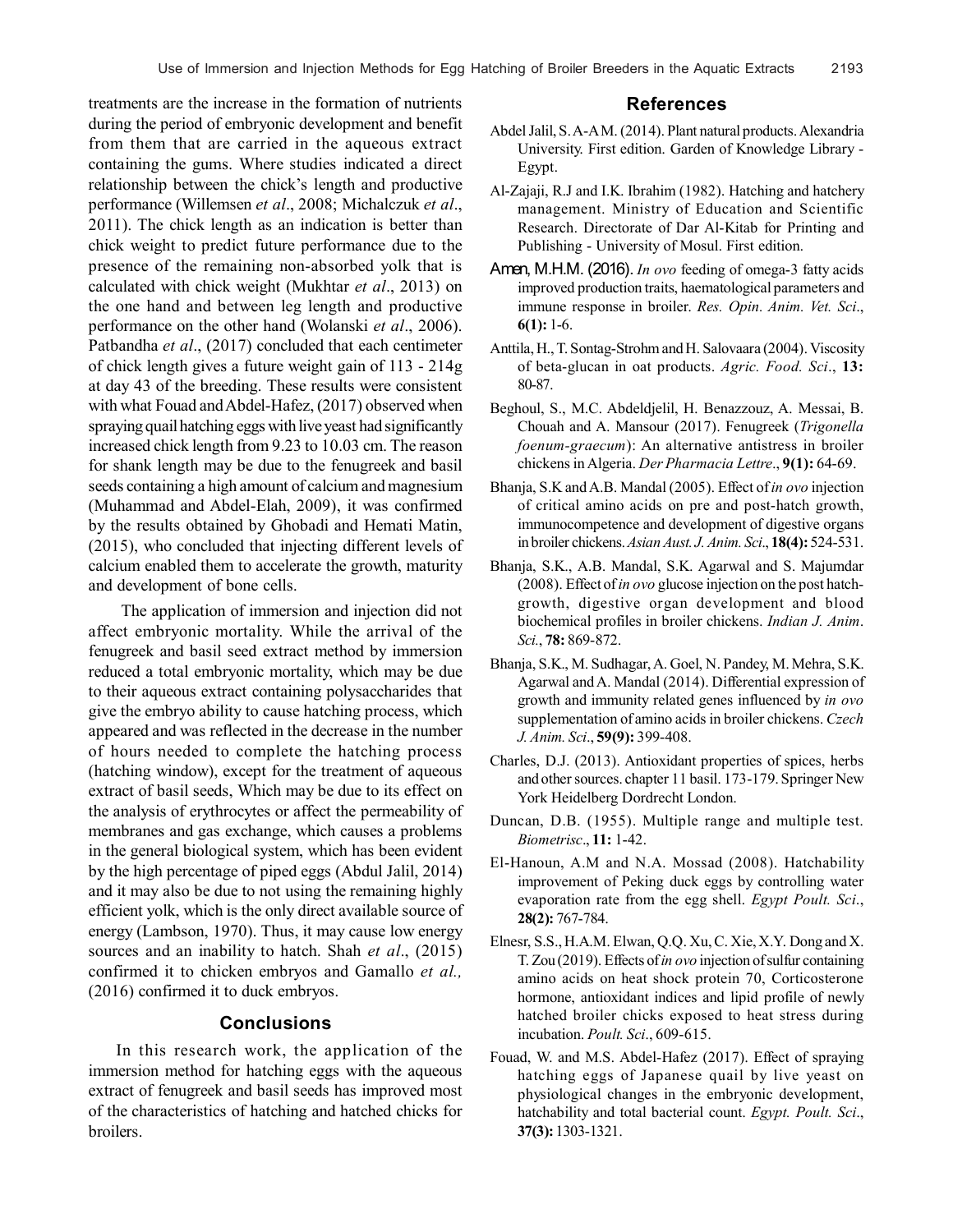- Fouad, W., M.S. Abdel-Hafez and H.A.H. Abd El-Halim (2018). Influence of spraying garlic oil on embryonic development, hatchability, physiological parameters, post-hatch chick growth and bacterial contamination of fertile quail eggs. *Egypt. Poult. Sci*., **38(3):** 877-893.
- Fouad, W., M.G. Abdelfattah and M.A. Abdelnabi (2019). Effect of spraying hatching eggs by different levels of vinegar on embryological development, hatchability and physiological performance of Dandarwi chicks. Egypt. *Poult. Sci.*, **39(I):** 291-309.
- Gamallo, J.P.M., G. Espere, D.M. Carillo, D.N. Blanes, F.G. Abuda, H.J. Labarda, X.M. Madelo and J.C. Jumawan (2016). Evaluation of antiangiogenic property of *Ocimum basilica* ethanolic leaf extract by using duck embryo chorioallantoic membrane (CAM) assay and its morphometric analysis. *International Journal of Herbal Medicine*., **4(4):** 22-26.
- Gao, T., M.M. Zhao, Y. J. Li, L. Zhang, J.L. Li, L.L. Yu, F. Gao and G.H. Zhou (2017). Effects of *in ovo* feeding of L-arginine on the development of digestive organs, intestinal function and post-hatch performance of broiler embryos and hatchlings. *J. Anim. Physiol. Anim. Nutr*., **102:** e166-e175.
- Geidam, Y.A., U.I. Ibrahim, M.M. Bukar, H.I. Gambo and O. Ojo (2007). Quality assessment of broiler day-old chicks supplied to Maiduguri. North-Eastern Nigeria. *Int. J. Poult. Sci*., **6:** 107-110.
- Ghobadi, N. and H.R. Hemati Matin (2015). Response of broiler chicks to *in ovo* injection of calcium, phosphorus and vitamin D complex (CaDPhos). *Global Journal of Animal Scientific Research*., **3(2):** 536-543.
- Hajati, H., A. Hassanabadi, A. Golian, H. Nassiri-Moghaddam and M.R. Nassiri (2014). The effect of *in ovo* injection of grape seed extract and vitamin C on hatchability, antioxidant activity, yolk sac absorption, performance and ileal micro flora of broiler chickens. *Res. Opin. Anim. Vet. Sci.*, **4(12):** 633-638.
- Hamadani, H., A. Khan, M. Banday and A. Hamadani (2013). Early chick feeding and *in-ovo* nutrition - two managemental strategies to combat the effects of delayed feeding. *Int. J. Modern Plant and Anim. Sci*., **1(3):** 123-141.
- Kita, K., K.R. Ito, M. Sugahara, M. Kobayashi, R. Makino, N. Takahashi, H. Nakahara, K. Takahashi and M. Nishimuka (2015). Effect of *in ovo* administration of branched-chain amino acids on embryo growth and hatching time of chickens. *J. Poult. Sci*., **52:** 34-36.
- Kornasio, R., O. Halevy, O. Kedar and Z. Uni (2011). Effect of *in ovo* feeding and its interaction with timing of first feed on glycogen reserves, muscle growth and body weight. *Poult. Sci*., **90(7):** 1467-1477.
- Lahav, J., P. Carmiel and N. Kibbutz El-Rom (2012). Methods and composition for increasing the hatchability of hatchery eggs. Patent No.: US 8,327,798 B2. Dec. 11.
- Lambson, R.O. (1970). An electron microscopic study of the endodermal cells of the yolk sac of the chick during incubation and after hatching. *Am. J. Anat*., **129:** 1-20.
- Leela, N.K and K.M. Shafeekh (2008). Fenugreek. In: Chemistry of Spices(eds. V.A. Parthasarathy, B. Chempakam and T.J. Zachariah). Biddles Ltd, UK, 242-259.
- Mathews, S., R.S. Singhal and P.R. Kulkarni (1993). *Ocimum basilicum*: A new non-conventional source of fiber. *Food Chemistry*., **47:** 399-401.
- Michalczuk, M., M. Stepinska and M. Lukasiewicz (2011). Effect of the initial body weight of Ross 308 chicken broilers on the rate of growth. *Annals of Warsaw University of Life Sciences - SGGW Animal Science*., **49:** 121-125.
- Mohammad, W.Y and S.M. Abdel-Elah (2009). Isolate the active substances in *Trigonella foenum-graecum* seeds and study their vital effectiveness. *Anbar University Journal of Pure Sciences*., **3(3):** 1-10.
- Mohammed, K.A., A. El-Boghdady, M.A.H. Soliman, M.A. Abd Al-Galil and N.M. Abd Al-Aleem (2011). The effect of both pre-incubation dipping eggs in vitamin C and cooling eggs during incubation period on embryonic and hatchability parameters two local chicken strains. *Egypt. Poult. Sci*., **31(2):** 379-392.
- Moore, D.T., P.R. Ferket and P.E. Mozdziak (2005). The effect of early nutrition on satellite cell dynamics in the young turkey. *Poult. Sci*., **84:** 748-756.
- Moran, E.T. (2007). Nutrition of the developing embryo and hatchling. *Poult. Sci*., **86:** 1043-1049.
- Mukhtar, N., S.H. Khan and M. Anjum (2013). Hatchling length is a potential chick quality parameter in meat type chickens. *World's Poultry Science Journal*., **69(4):** 889-896.
- Nanle, O.N., A. Tété-Bénissan, K. Tona, A. Teteh, K. Voemesse, E. Decuypere and M. Gbeassor (2017). Effect of *in ovo* inoculation of *Moringa oleifera* leaves extract on hatchability and chicken growth performance. *Europ. Poult., Sci*., **81:** https://www.researchgate.net/publication/ 323809510.
- Nielsen, B.L., H.R. Juul-Madsen, S. Steenfeldt, J.B. Kjaer and P. Sorensen (2010). Feeding activity in groups of newly hatched broiler chicks: Effects of strain and hatching time. *Poult. Sci*., **89:** 1336-1344.
- Nour, A.H., S.A. Elhussein, N.A. Osman and H.A. Nour (2009). Characterization and chemical composition of the fixed oil of fourteen basil (*Ocimum basilicum* L.) accessions grown in sudan. *International Journal of Chemical Technology*., **1(2):** 52-58.
- Obaid, T.A. (2010). Biology and hatching technology in poultry. Faculty of Agriculture - Kafr El-Sheikh University. First edition. Knowledge facility in Alexandria.
- Osaiyuwu, O.H., A.E. Salako and O. Adurogbangban (2009). Body dimensions of Fulani and Yoruba ecotype chickens under intensive systems of management. *J. of Agri. Forestry and the Social Sciences (JOAFSS).*, **(7)2:** 195-201.
- Parthasarathy, V.A., B. Chempakam and T.J. Zachariah (2008). Chemistry of Spices. CABI International, London.
- Patbandha, T.K., D.D. Garg, S. Marandi, D.G. Vaghamashi, S.S.